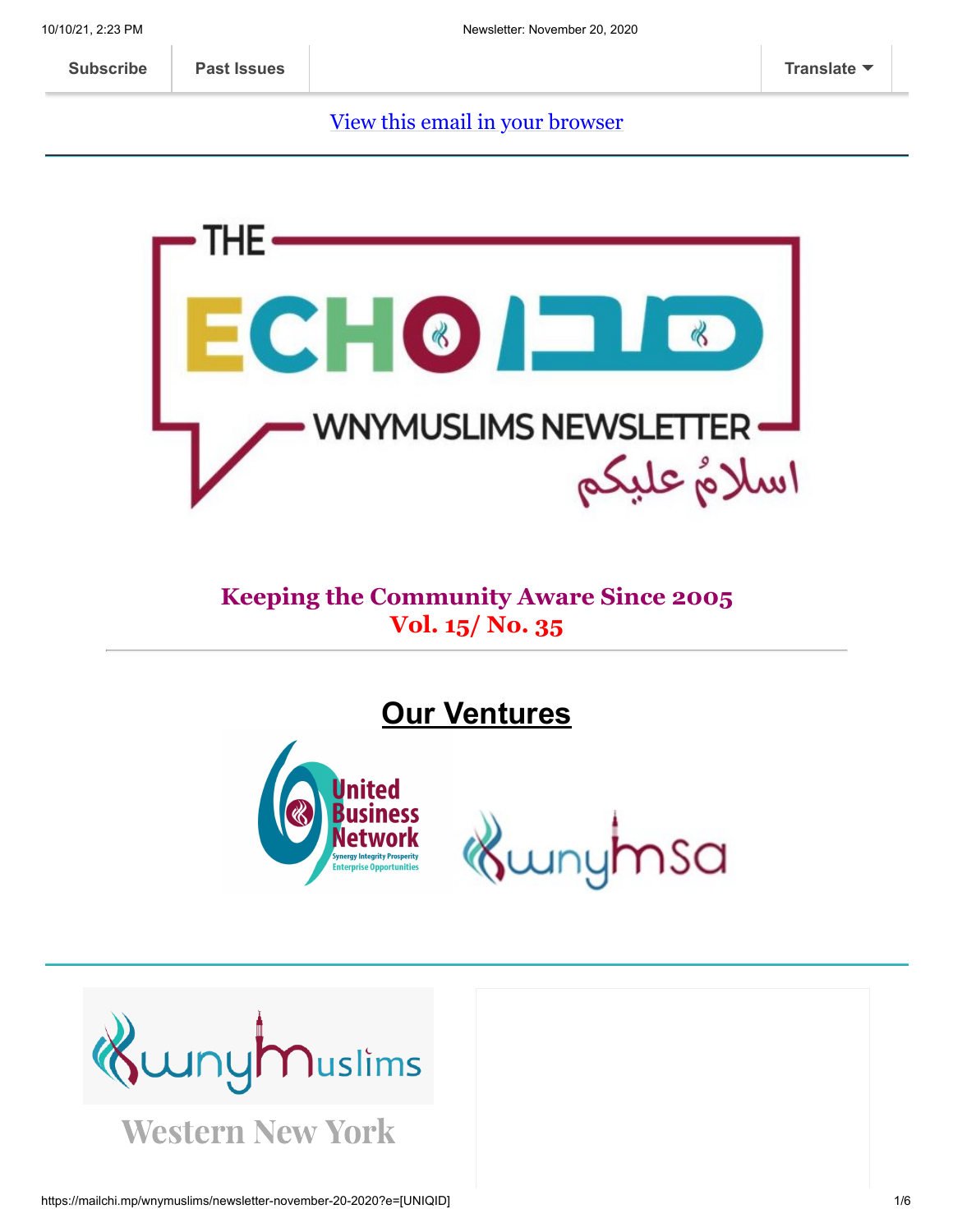**[Subscribe](http://eepurl.com/b19N3D) Past Issues [Translate](javascript:;)**

# COVID-19 **Updates**

**Past Issues** 

# **USA**

# **Total Cases**

11,465,722

# **Cases In Last 7 Days**

1,151,470

#### **Total Deaths**

249,670

**Deaths In Last 7 Days**

8,601

**Source:**

## **[CDC](https://covid.cdc.gov/covid-data-tracker/?CDC_AA_refVal=https%3A%2F%2Fwww.cdc.gov%2Fcoronavirus%2F2019-ncov%2Fcases-updates%2Fcases-in-us.html#cases_casesinlast7days)**

As of Nov 19, 2020

# **Erie County Total Cases**

19,785

# **Deaths**

762

**Source:**

### **[ECDOH](https://wnymuslims.us13.list-manage.com/track/click?u=19ed6f05ad8527220a10faa63&id=249ef8f8f9&e=375b9d9dab)**

As of Nov 15, 2020

For more details please click **[here](https://wnymuslims.org/event/covid-19-updates/)**

---------------------------------------

For WNYMuslims Video presentation please click on the thumbnail below



# **COVID-19 Information**

The district is placed in an

# **"Orange Zone"**

*(7-day rolling average positivity above 3% for 10 days and the geographic area has 10 or more new daily cases per 100,000 residents on a 7-day rolling average. schools* will be **required to go temporarily fullyremote for at least two weeks.** In order to re-open, all students, faculty, and staff must have a negative COVID-19 test result to attend school in-person while also meeting any other New York State Department of Health testing requirements.*)*

With guidelines going into effect on

**Monday, November 23, 2020**

and continue until further notice.

As a result of this, the District will be pivoting to remote instruction pursuant to the New York State Department of Health Micro-Cluster Guidelines. The daily positivity rate will be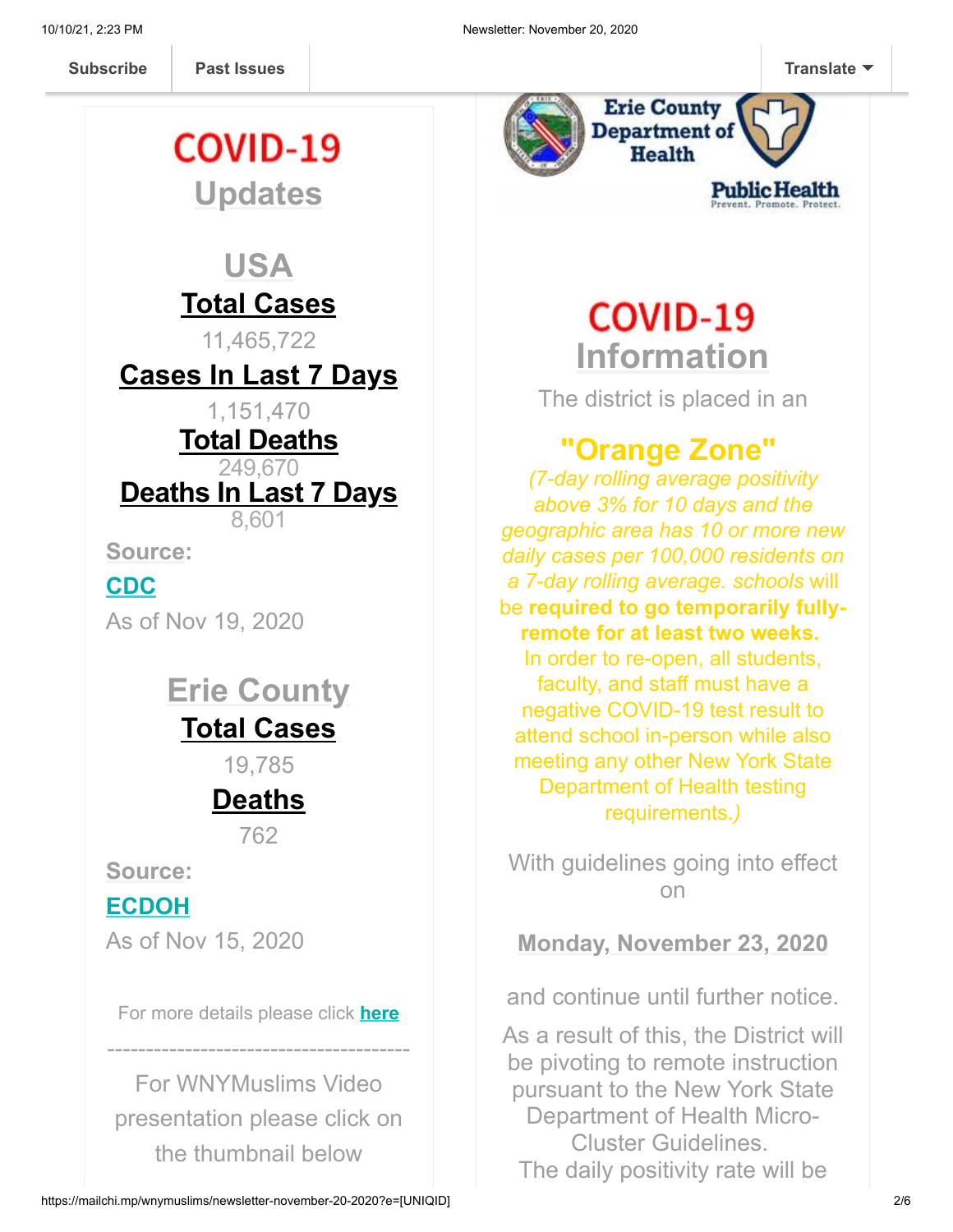10/10/21, 2:23 PM Newsletter: November 20, 2020

#### monitored and evaluated [whether](javascript:;) the contract of the contract of the contract of the contract of the contract of the contract of the contract of the contract of the contract of the contract of the contract of the contract o re-opening our schools is in the **[Subscribe](http://eepurl.com/b19N3D) [Past Issues](https://www.youtube.com/watch?v=equNhH1hXnE&feature=youtu.be) Translate**



**Guests: Imam Syed Khallilullah Qadri, Imam Masjid An-Nur, ISNF**

#### **&**

**Imam Ismail Ayash, Masjid Al-**

**Eiman, ICAWNY**

**Host: Prof. Faizan Haq,**

**Founder WNYMuslims**

best interest of the health and safety of our school community while in an Orange Zone.

Stay safe and stay healthy.

# **Important Note**

Dear Subscribers, If you don't want to receive the *janaza* announcements from our end, pls notify us by **email**, so we'll exclude you from our *janaza* announcements list and will keep you only in our newsletter email list.



## ANNOUNCEMENT **COVID 19 Update**

Due to rising COVID-19 cases parts of Erie County's Yellow Zone, including the City of Buffalo and Amherst will transition to

# **Orange Zone.**

**Due to which Houses of Worship are reduced to:**

> 33% capacity, **25 people maximum**

# Masjid An-Noor Masjid Taqwa

https://mailchi.mp/wnymuslims/newsletter-november-20-2020?e=[UNIQID] 3/6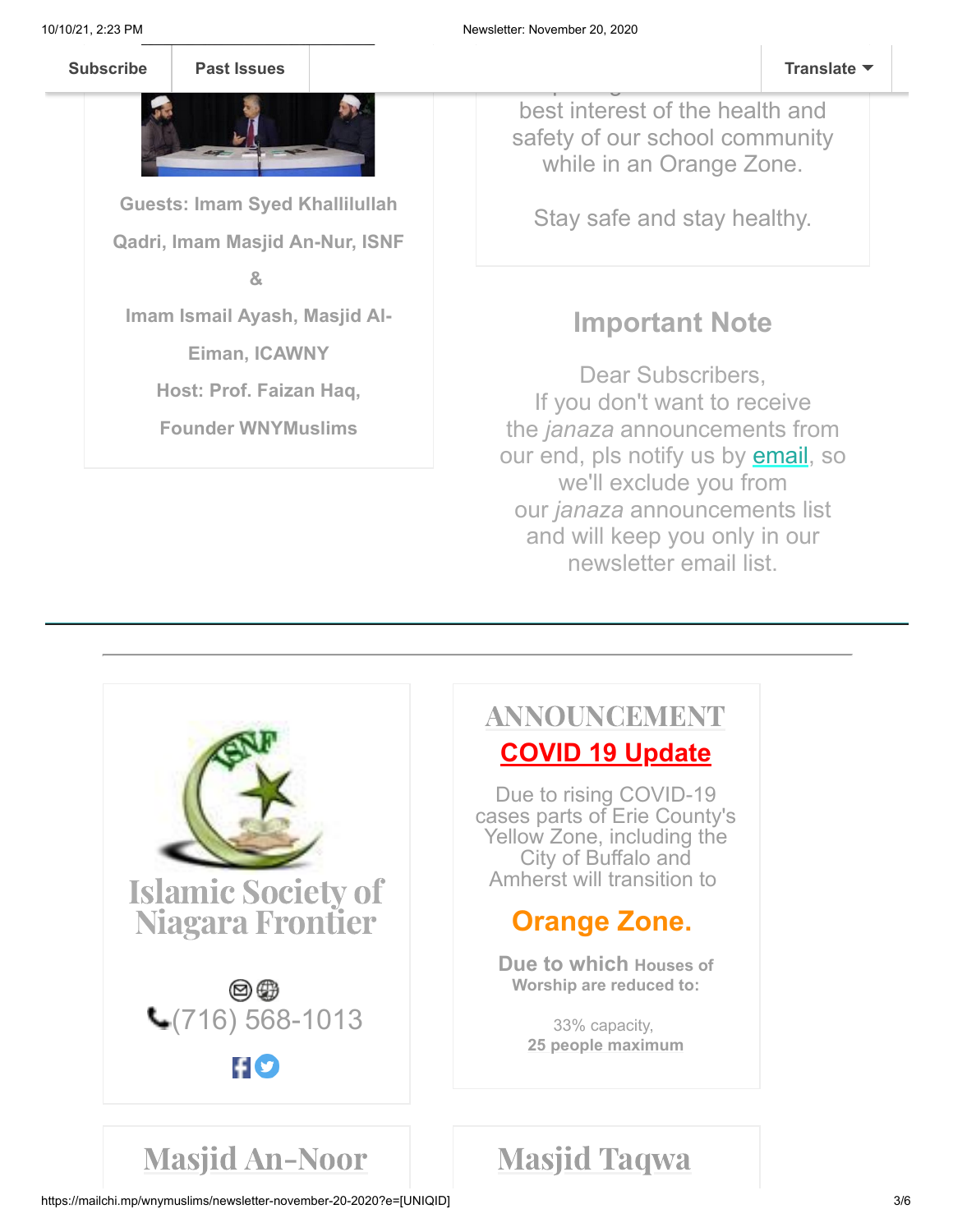**Past Issues [Subscribe](http://eepurl.com/b19N3D) Past Issues [Translate](javascript:;)**



# **Masjid An-Noor Expansion Project**

At this point with need **\$75,000 for the entire project** (including the building as well as external work) within the next 2 months. **Please donate:**

By Mailing the check to ISNF at PO Box 5, Getzville, NY 14068, Online by clicking [here](https://us.mohid.co/ny/buffalo/isnf/masjid/online/donation) Or by scanning the following QR code:





# **Part-Time Job**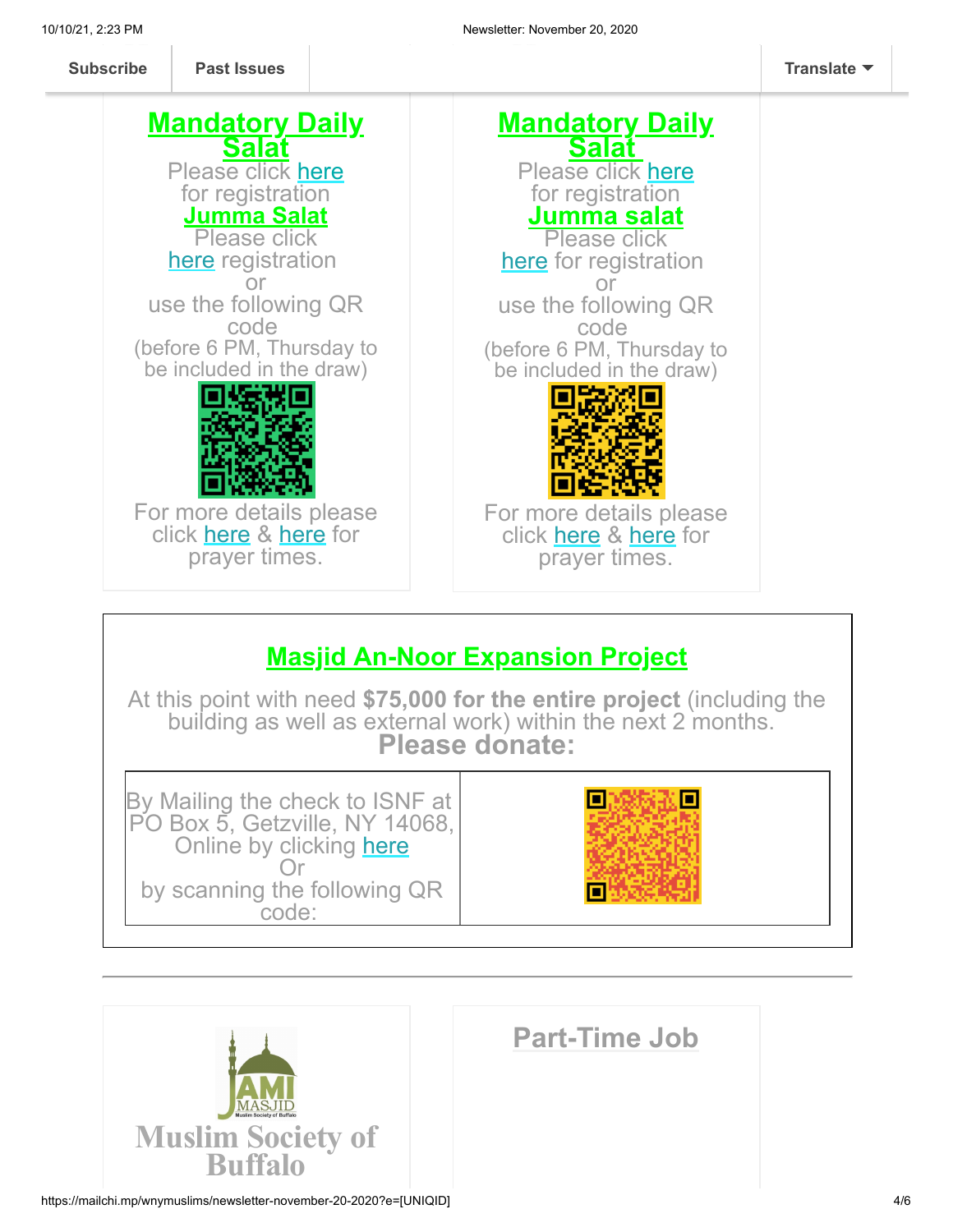

#### **ANNOUNCEMENT**

No updates have been provided about the events, programs, and congregations by the following mosques, so please contact the desired mosque:

| <b>Islamic Cultural Association of</b>                                                                                       |                                                 | <b>Institute of Higher Islamic</b>                     |                                                                                                        |
|------------------------------------------------------------------------------------------------------------------------------|-------------------------------------------------|--------------------------------------------------------|--------------------------------------------------------------------------------------------------------|
| <b>WNY</b>                                                                                                                   |                                                 | <b>Education</b>                                       |                                                                                                        |
| Masjid Al-Eiman<br>444 Connecticut St, Buffalo, NY                                                                           |                                                 | Masjid Zakariya<br><u>182 Sobieski St, Buffalo, NY</u> |                                                                                                        |
| 14213                                                                                                                        |                                                 | 14212                                                  |                                                                                                        |
| 884-3626                                                                                                                     |                                                 | 895-3318                                               |                                                                                                        |
| Lackawana Islamic<br><b>Mosque</b><br><b>Masjid Al-Huda</b><br><b>154 Wilkesbarre Ave</b><br>Lackawanna NY 14218<br>825-9490 | 1373 Fillmore<br><b>Ave.Buffalo NY</b><br>14211 | <b>Masjid Nu'man</b><br>892 1332                       | Jaffarya Islamic<br><b>Center</b><br>10300 Transit Rd. East<br><b>Amherst, NY 14051</b><br>6) 689-3120 |